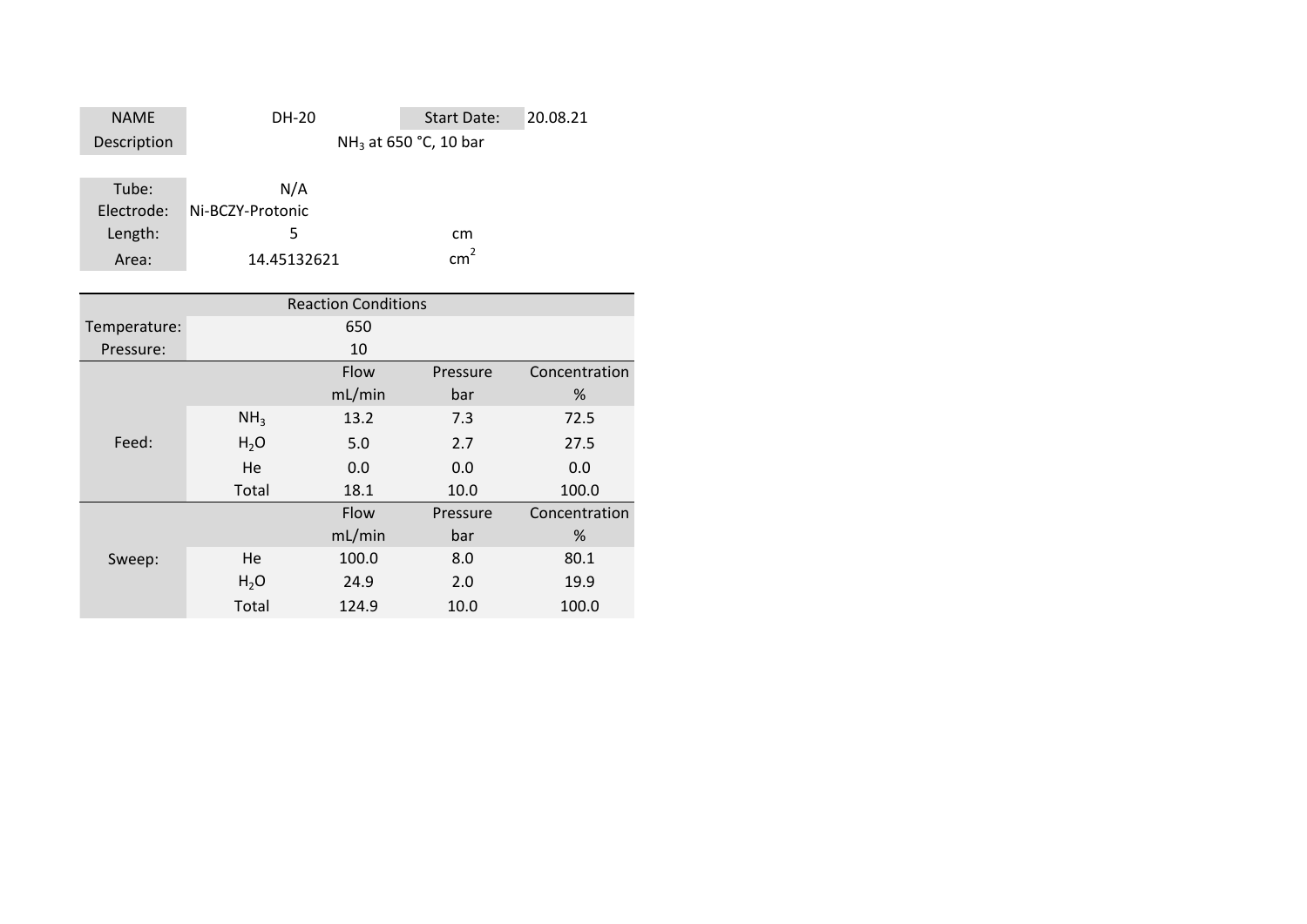| <b>GC Areas</b> |            |                        |          |                 |               |           |          |         |          |  |
|-----------------|------------|------------------------|----------|-----------------|---------------|-----------|----------|---------|----------|--|
|                 |            | <b>Feed - TCD Back</b> |          | Sweep - TCD Aux |               |           |          |         |          |  |
|                 |            |                        |          |                 |               |           |          |         |          |  |
| Helium          | Hydrogen   | Nitrogen               | Ammonia  | Water           | <b>Helium</b> | Hydrogen  | Nitrogen | Ammonia | Water    |  |
| 36613803        | 421618176  | 14341175               | 1853461  | 3346771         | 375057330     | 18429278  | 261805   | 0       | 49953277 |  |
| 42252733        | 378267931  | 17679797               | 2023250  | 4447721         | 372933089     | 49312036  | 252006   | 0       | 46735689 |  |
| 60627866        | 267257874  | 24723357               | 1090495  | 6415296         | 355933030     | 77743633  | 262691   | 0       | 42830156 |  |
| 74407313        | 170670351  | 31456583               | 730123   | 7311614         | 329496316     | 99212581  | 281658   | 0       | 43250587 |  |
| 94223386        | 11941376.6 | 41501022               | 123025.8 | 9472236         | 323627766.5   | 107069302 | 316580.5 | 0       | 45249765 |  |

|        | Flow (mL/min) |          |         |              |        |          |          |         |       |  |
|--------|---------------|----------|---------|--------------|--------|----------|----------|---------|-------|--|
|        |               | Feed     |         | <b>Sweep</b> |        |          |          |         |       |  |
| Helium | Hydrogen      | Nitrogen | Ammonia | Water        | Helium | Hydrogen | Nitrogen | Ammonia | Water |  |
| 2.0    | 16.3          | 6.3      | 0.3     | 0.1          | 82.1   | 2.5      | 0.4      | 0.0     | 5.1   |  |
| 2.4    | 12.4          | 6.7      | 0.1     | 0.1          | 83.3   | 7.2      | 0.5      | 0.0     | 4.9   |  |
| 2.9    | 7.4           | 7.9      | 0.1     | 0.1          | 83.8   | 11.8     | 0.5      | 0.0     | 4.6   |  |
| 2.9    | 3.8           | 8.3      | 0.0     | 0.1          | 82.1   | 15.7     | 0.6      | 0.0     | 4.8   |  |
| 3.6    | 0.3           | 10.7     | 0.0     | 0.1          | 80.6   | 17.2     | 0.6      | 0.0     | 5.0   |  |
|        |               |          |         |              |        |          |          |         |       |  |

|       | H <sub>2</sub> Balance Current Density |       | H <sub>2</sub> Extraction Ammonia Conversion | $H2$ Flux              |
|-------|----------------------------------------|-------|----------------------------------------------|------------------------|
| %     | mA/cm <sup>2</sup>                     | %     | %                                            | mL/min·cm <sup>2</sup> |
| 97.64 | 0.00                                   | 0.00  | 97.91                                        | 0.18                   |
| 99.24 | 55.36                                  | 37.20 | 99.13                                        | 0.51                   |
| 97.37 | 110.72                                 | 61.88 | 99.59                                        | 0.83                   |
| 98.04 | 166.07                                 | 81.30 | 99.78                                        | 1.08                   |
| 90.70 | 221.43                                 | 98.48 | 99.96                                        | 117                    |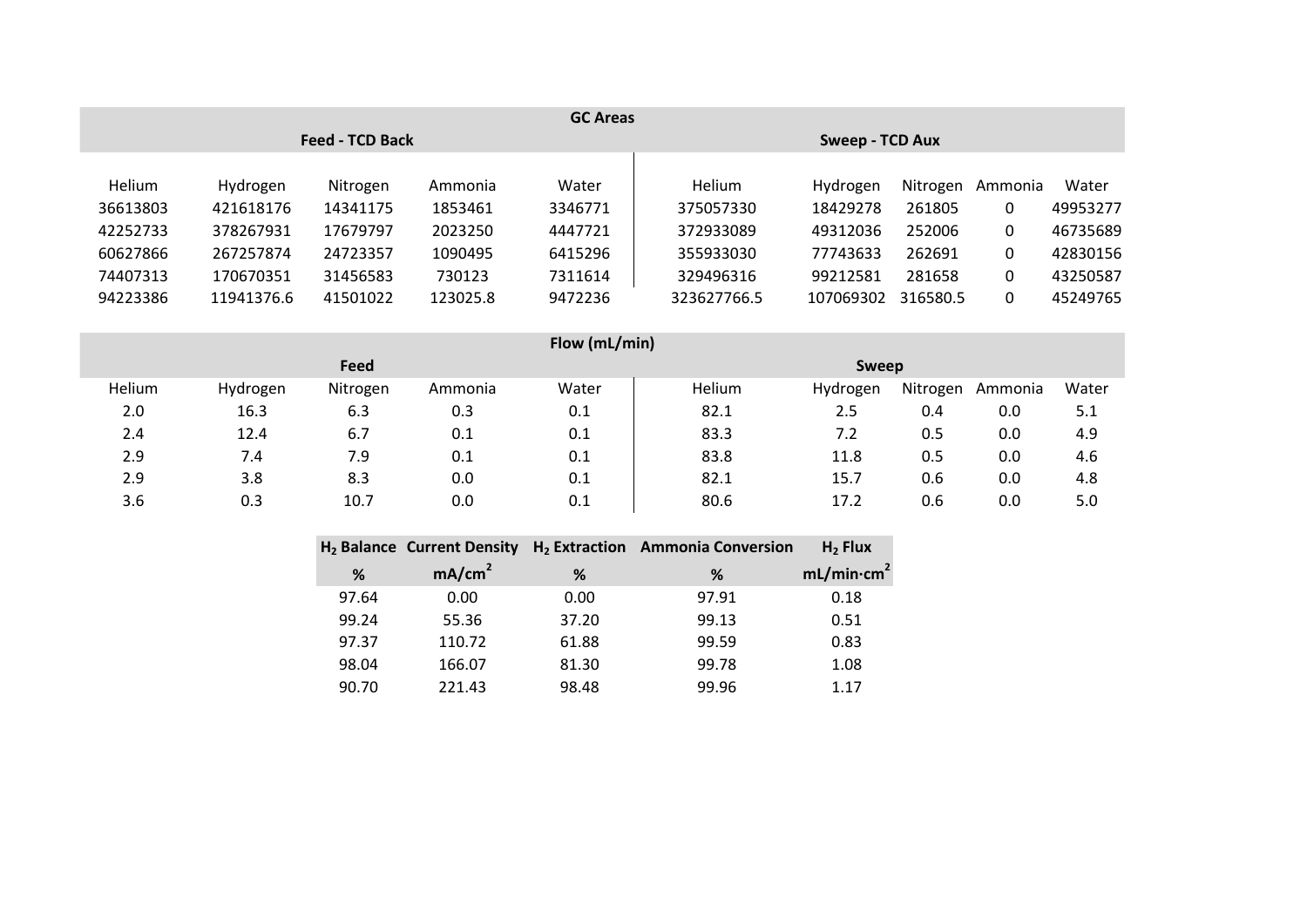|             | Datapoints 1, 2, 3 |                           |            |             | Datapoint 4      |                           |
|-------------|--------------------|---------------------------|------------|-------------|------------------|---------------------------|
| <b>NAME</b> | DH-8               | <b>Start Date:</b>        | 18.03.2021 | <b>NAME</b> | DH-8             | Start Date: 19.03.2021    |
| Description |                    | Aq. NH3 at 750 °C, 10bara |            | Description |                  | Ag. NH3 at 750 °C, 10bara |
|             |                    |                           |            |             |                  |                           |
| Tube:       | N/A                |                           |            | Tube:       | N/A              |                           |
| Electrode:  | Ni-BCZY-Protonic   |                           |            | Electrode:  | Ni-BCZY-Protonic |                           |
| Length:     |                    | cm                        |            | Length:     |                  | cm                        |
| Area:       | 14.45132621        | $\mathsf{cm}^2$           |            | Area:       | 14.45132621      | cm <sub>2</sub>           |

|              |                  | <b>Reaction Conditions</b> |          |               |              |  |
|--------------|------------------|----------------------------|----------|---------------|--------------|--|
| Temperature: |                  | 750                        |          |               | Temperature: |  |
| Pressure:    |                  | 10                         |          |               | Pressure:    |  |
|              |                  | Flow                       | Pressure | Concentration |              |  |
|              |                  | mL/min                     | bar      | %             |              |  |
|              | NH <sub>3</sub>  | 35.0                       | 3.1      | 30.8          |              |  |
| Feed:        | H <sub>2</sub> O | 66.0                       | 5.8      | 58.1          | Feed:        |  |
|              | He               | 12.6                       | 1.1      | 11.1          |              |  |
|              | Total            | 113.6                      | 10.0     | 100.0         |              |  |
|              |                  | Flow                       | Pressure | Concentration |              |  |
|              |                  | mL/min                     | bar      | %             |              |  |
| Sweep:       | $N_2$            | 105.5                      | 8.1      | 80.8          | Sweep:       |  |
|              | H <sub>2</sub> O | 25.0                       | 1.9      | 19.2          |              |  |
|              | Total            | 130.5                      | 10.0     | 100.0         |              |  |

| Datapoint 4 |                           |                        |  |  |  |  |  |  |  |  |
|-------------|---------------------------|------------------------|--|--|--|--|--|--|--|--|
| <b>NAME</b> | DH-8                      | Start Date: 19.03.2021 |  |  |  |  |  |  |  |  |
| Description | Aq. NH3 at 750 °C, 10bara |                        |  |  |  |  |  |  |  |  |
|             |                           |                        |  |  |  |  |  |  |  |  |
| Tube:       | N/A                       |                        |  |  |  |  |  |  |  |  |
| Electrode:  | Ni-BCZY-Protonic          |                        |  |  |  |  |  |  |  |  |
| Length:     | 5                         | cm                     |  |  |  |  |  |  |  |  |
| Area:       | 14.45132621               |                        |  |  |  |  |  |  |  |  |

|                  | <b>Reaction Conditions</b> |          |               |
|------------------|----------------------------|----------|---------------|
|                  | 750                        |          |               |
|                  | 10                         |          |               |
|                  | Flow                       | Pressure | Concentration |
|                  | mL/min                     | bar      | %             |
| NH <sub>3</sub>  | 35.0                       | 3.1      | 30.8          |
| H <sub>2</sub> O | 66.0                       | 5.8      | 58.1          |
| He               | 12.6                       | 1.1      | 11.1          |
| Total            | 113.6                      | 10.0     | 100.0         |
|                  | Flow                       | Pressure | Concentration |
|                  | mL/min                     | bar      | %             |
| $N_2$            | 105.5                      | 8.1      | 80.8          |
| H <sub>2</sub> O | 25.0                       | 1.9      | 19.2          |
| Total            | 130.5                      | 10.0     | 100.0         |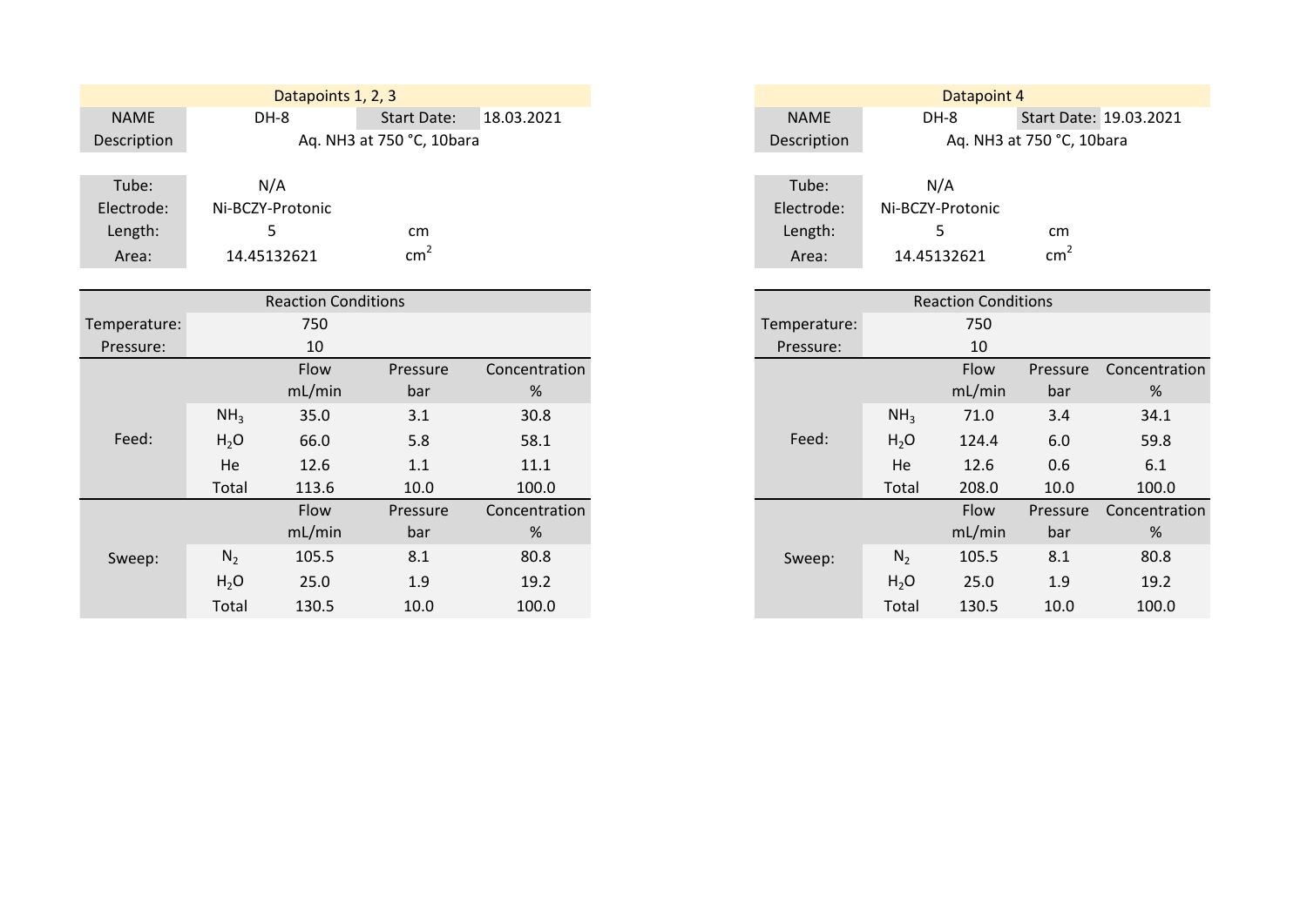|               | <b>GC Areas</b> |                        |         |          |                        |           |          |         |          |  |
|---------------|-----------------|------------------------|---------|----------|------------------------|-----------|----------|---------|----------|--|
|               |                 | <b>Feed - TCD Back</b> |         |          | <b>Sweep - TCD Aux</b> |           |          |         |          |  |
|               |                 |                        |         |          |                        |           |          |         |          |  |
| <b>Helium</b> | Hydrogen        | Nitrogen               | Ammonia | Water    | <b>Helium</b>          | Hydrogen  | Nitrogen | Ammonia | Water    |  |
| 30338948      | 241827563       | 10678460               | 1854523 | 41577014 | 1807041                | 13780577  | 53109860 | 0       | 45459439 |  |
| 36147734      | 151722815       | 12035288               | 1590943 | 50898609 | 1752358                | 124811789 | 45900192 | 0       | 38902396 |  |
| 47677627      | 16587835        | 12237826               | 95576   | 66727620 | 1717783                | 196908320 | 41236018 | 0       | 35261128 |  |
| 26405150      | 121318047       | 15304945               | 1570637 | 56838249 | 981085                 | 328057232 | 33127976 | 0       | 28293344 |  |
|               |                 |                        |         |          |                        |           |          |         |          |  |

|        | Flow (mL/min) |          |         |       |              |          |          |         |       |  |
|--------|---------------|----------|---------|-------|--------------|----------|----------|---------|-------|--|
|        |               | Feed     |         |       | <b>Sweep</b> |          |          |         |       |  |
| Helium | Hydrogen      | Nitrogen | Ammonia | Water | Helium       | Hydrogen | Nitrogen | Ammonia | Water |  |
| 11.5   | 36.6          | 20.2     | 0.3     | 38.0  | 0.5          | 2.0      | 100.9    | 0.0     | 32.1  |  |
| 9.0    | 22.7          | 23.5     | 0.3     | 31.6  | 0.5          | 23.7     | 101.4    | 0.0     | 31.9  |  |
| 10.5   | 2.1           | 18.5     | 0.0     | 37.9  | 0.6          | 42.7     | 101.9    | 0.0     | 32.7  |  |
| 13.1   | 5.3           | 42.7     | 0.2     | 69.3  | 0.4          | 94.5     | 104.3    | 0.0     | 32.9  |  |

|       |                    |       | $H_2$ Balance Current Density $H_2$ Extraction Ammonia Conversion | $H2$ Flux              |
|-------|--------------------|-------|-------------------------------------------------------------------|------------------------|
| %     | mA/cm <sup>2</sup> | %     | ℅                                                                 | mL/min·cm <sup>2</sup> |
| 74.59 |                    | O     | 98.36                                                             | 0.00                   |
| 89.27 | 228                | 54.31 | 98.89                                                             | 1.54                   |
| 85.44 | 415                | 95.03 | 99.93                                                             | 2.84                   |
| 95.31 | 1038               | 76.69 | 99.4                                                              | 6.29                   |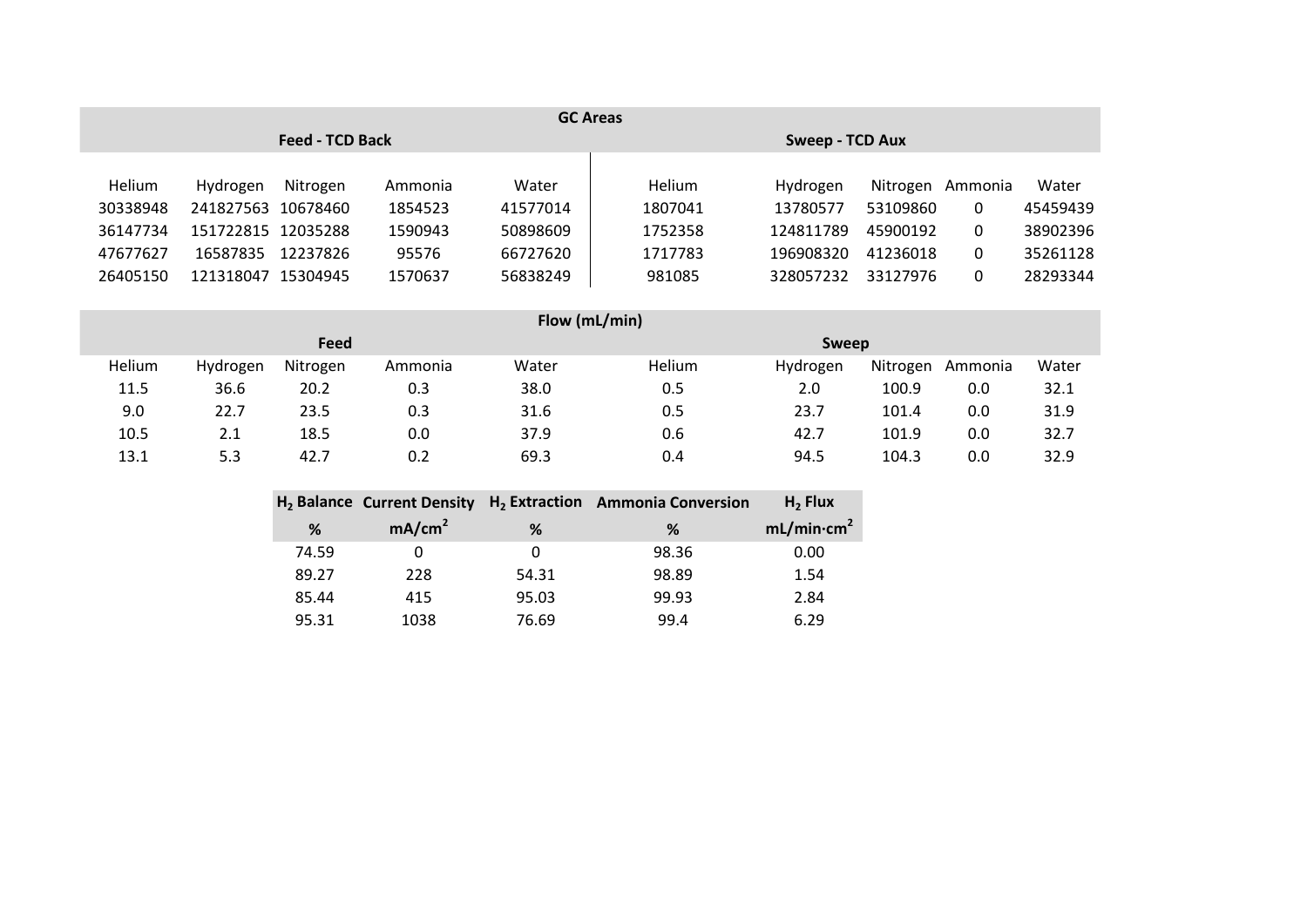| <b>NAME</b> | $M-PMR-1-1$                 | Start Date:           | 01.12.2020 |
|-------------|-----------------------------|-----------------------|------------|
| Descriptior |                             | PMR at 750 °C, 10 bar |            |
|             |                             |                       |            |
| Tube:       | N/A                         |                       |            |
|             | Electrode: Ni-BCZY-Protonic |                       |            |
| Length:     |                             | cm                    |            |

 $cm<sup>2</sup>$ 

Area: 14.45132621 cm

|                    | <b>Reaction Conditions</b> |        |          |               |  |  |  |
|--------------------|----------------------------|--------|----------|---------------|--|--|--|
| 750<br>emperature: |                            |        |          |               |  |  |  |
| 10<br>Pressure:    |                            |        |          |               |  |  |  |
|                    |                            | Flow   | Pressure | Concentration |  |  |  |
|                    |                            | mL/min | bar      | %             |  |  |  |
|                    | CH <sub>4</sub>            | 21.9   | 2.3      | 23.0          |  |  |  |
| Feed:              | H <sub>2</sub>             | 14.0   | 1.5      | 15.0          |  |  |  |
|                    | H2O                        | 57.0   | 6.0      | 61.0          |  |  |  |
|                    | He                         | 1.1    | 0.2      | 1.0           |  |  |  |
|                    | Total                      | 94.0   | 10.0     | 100.0         |  |  |  |
|                    |                            | Flow   | Pressure | Concentration |  |  |  |
|                    |                            | mL/min | bar      | %             |  |  |  |
| Sweep:             | N <sub>2</sub>             | 100.0  | 8.0      | 80.1          |  |  |  |
|                    | H <sub>2</sub> O           | 24.9   | 2.0      | 19.9          |  |  |  |
|                    | Total                      | 124.9  | 10.0     | 100.0         |  |  |  |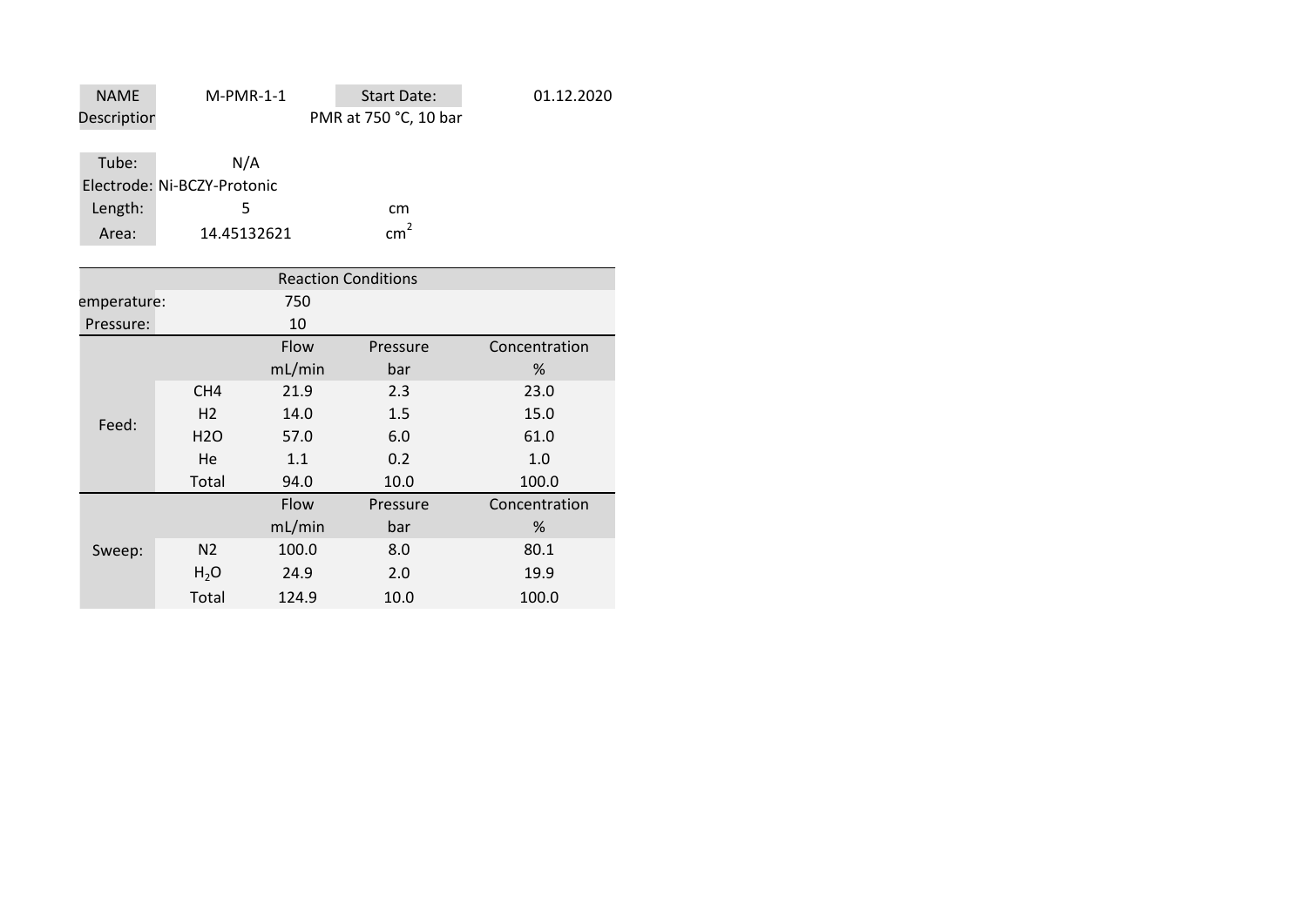| <b>GC Areas</b> |           |                 |                        |           |          |                        |
|-----------------|-----------|-----------------|------------------------|-----------|----------|------------------------|
|                 |           |                 | <b>Feed - TCD Back</b> |           |          | <b>Sweep - TCD Aux</b> |
| Helium          | Hydrogen  | CO <sub>2</sub> | Methane                | CO.       | Helium   | Hydrogen               |
| 4577381         | 458221100 | 7157568         | 25511850               | 7794302   | 187661   | 20175172               |
| 5650769         | 419568734 | 11372025        | 19982767               | 10510788  | 178858   | 178297880              |
| 7112369         | 361546941 | 18300018        | 14278683               | 13224316  | 200954   | 277716450              |
| 9639485         | 263130854 | 32988199        | 7351567                | 14844466  | 198965   | 366798887              |
| 11808122        | 183983287 | 48438791        | 4010956                | 13276335  | 197825   | 395191378              |
| 13947593        | 107703949 | 65818936        | 1488178                | 9826934.5 | 199698.5 | 413235436              |

| Flow (mL/min) |                 |              |           |          |  |
|---------------|-----------------|--------------|-----------|----------|--|
|               |                 | <b>Sweep</b> |           |          |  |
| Hydrogen      | CO <sub>2</sub> | Methane      | <b>CO</b> | Hydrogen |  |
| 61.6          | 6.6             | 6.4          | 6.5       | 2.5      |  |
| 46.9          | 8.5             | 4.1          | 7.1       | 28.9     |  |
| 31.8          | 10.8            | 2.4          | 7.0       | 54.4     |  |
| 17.2          | 14.4            | 0.9          | 5.8       | 79.5     |  |
| 9.8           | 17.2            | 0.4          | 4.3       | 91.2     |  |
| 4.9           | 19.8            | 0.1          | 2.7       | 99.5     |  |

|        | <b>C Balance Current Density</b> | $H2$ Extraction | <b>Conversion</b> | $H2$ Flux              |
|--------|----------------------------------|-----------------|-------------------|------------------------|
| %      | mA/cm <sup>2</sup>               | %               | %                 | mL/min·cm <sup>2</sup> |
| 111.00 | 0.00                             | 0               | 68.52             | 0.03                   |
| 111.00 | 254.00                           | 38.09           | 78.9              | 1.71                   |
| 108.00 | 509.00                           | 63.1            | 88.35             | 3.35                   |
| 103.00 | 764.00                           | 82.38           | 95.77             | 5.03                   |
| 100.00 | 891.00                           | 90.26           | 98.18             | 5.76                   |
| 97.00  | 1019.00                          | 95.33           | 99.45             | 6.31                   |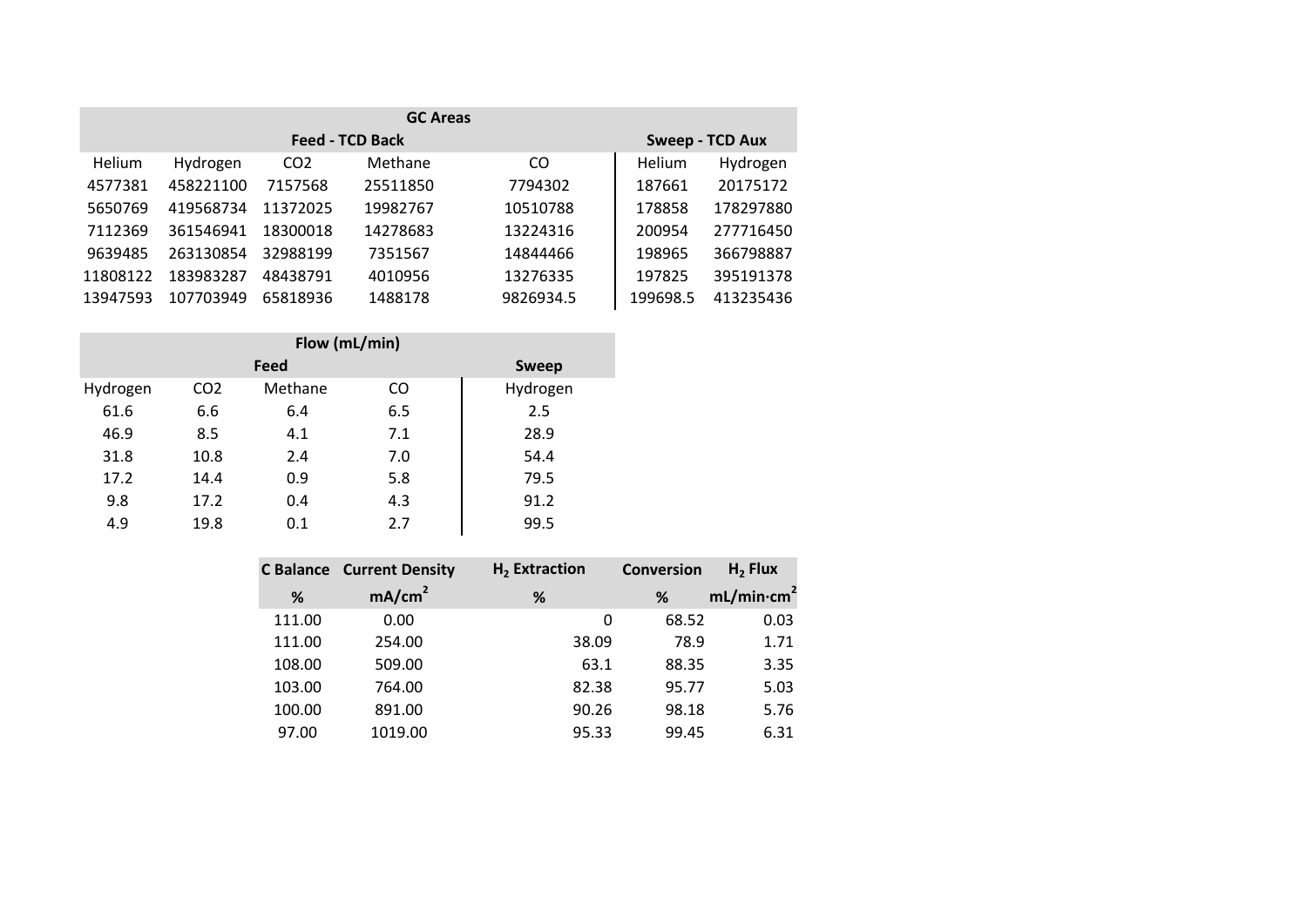| <b>NAME</b> | <b>B-PMR-2-4</b> | <b>Start Date:</b>        | 12.03.2021 |
|-------------|------------------|---------------------------|------------|
| Description |                  | Bio-PMR at 750 °C, 10 bar |            |

| Tube:   | N/A                         |     |
|---------|-----------------------------|-----|
|         | Electrode: Ni-BCZY-Protonic |     |
| Length: | ъ.                          | cm  |
| Area:   | 14.45132621                 | cm' |

| <b>Reaction Conditions</b> |                  |        |          |               |
|----------------------------|------------------|--------|----------|---------------|
| Temperature:               |                  | 750    |          |               |
| Pressure:                  |                  | 10     |          |               |
|                            |                  | Flow   | Pressure | Concentration |
|                            |                  | mL/min | bar      | %             |
|                            | CH <sub>4</sub>  | 19.5   | 1.9      | 18.9          |
|                            | H <sub>2</sub>   | 12.7   | 1.2      | 12.3          |
| Feed:                      | H <sub>2</sub> O | 53.1   | 5.2      | 51.7          |
|                            | CO <sub>2</sub>  | 16.6   | 1.6      | 16.1          |
|                            | He               | 1.0    | 0.1      | 1.0           |
|                            | Total            | 102.9  | 10.0     | 100.0         |
|                            |                  | Flow   | Pressure | Concentration |
|                            |                  | mL/min | bar      | %             |
| Sweep:                     | N <sub>2</sub>   | 100.0  | 8.0      | 80.1          |
|                            | $H_2O$           | 24.9   | 2.0      | 19.9          |
|                            | Total            | 124.9  | 10.0     | 100.0         |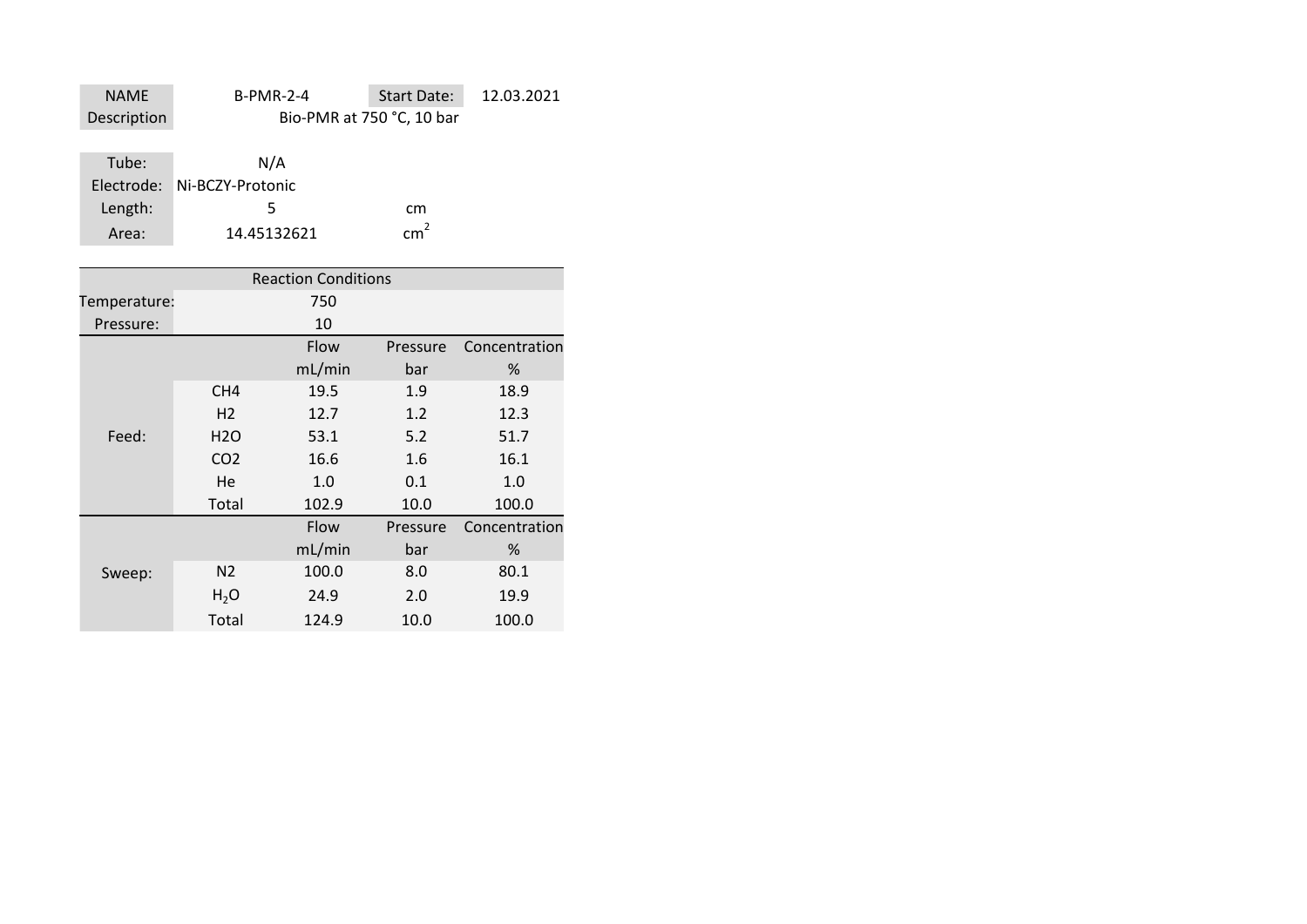| <b>GC Areas</b> |           |                        |          |          |        |                 |
|-----------------|-----------|------------------------|----------|----------|--------|-----------------|
|                 |           | <b>Feed - TCD Back</b> |          |          |        | Sweep - TCD Aux |
| Helium          | Hydrogen  | CO <sub>2</sub>        | Methane  | CO       | Helium | Hydrogen        |
| 3991585         | 348869084 | 6385200                | 22680760 | 10906658 | 184595 | 26201869        |
| 4525251         | 311590510 | 8717584                | 16687577 | 12166464 | 186789 | 169032411       |
| 5351564         | 253745442 | 12134559               | 10904967 | 13361663 | 167241 | 282761014       |
| 6578832         | 169805741 | 18060226               | 3921890  | 12898443 | 158622 | 358793859       |
| 7786236         | 82999153  | 25393227               | 892715   | 8496034  | 151745 | 396367740       |
| 8551447         | 32013091  | 30713222               | 111790   | 3715296  | 152267 | 416157076       |
| 8748317         | 18684830  | 32201109               | 0        | 2809212  | 155565 | 421616170       |
| 8804928         | 14328926  | 32716330               | 0        | 2231718  | 155696 | 422944882       |

| Flow (mL/min) |                 |         |           |              |     |  |  |
|---------------|-----------------|---------|-----------|--------------|-----|--|--|
|               |                 | Feed    |           | <b>Sweep</b> |     |  |  |
| Hydrogen      | CO <sub>2</sub> | Methane | <b>CO</b> | Hydrogen     | CO  |  |  |
| 49.3          | 11.1            | 11.0    | 17.1      | 3.3          | 0.9 |  |  |
| 38.8          | 13.4            | 7.1     | 16.8      | 25.7         | 3.7 |  |  |
| 26.7          | 15.7            | 3.9     | 15.6      | 25.7         | 5.2 |  |  |
| 14.5          | 19.0            | 1.2     | 12.3      | 76.4         | 5.9 |  |  |
| 6.0           | 22.6            | 0.2     | 6.8       | 91.9         | 6.2 |  |  |
| 2.1           | 24.9            | 0.0     | 2.7       | 101.0        | 6.2 |  |  |
| 1.2           | 25.5            | 0.0     | 2.0       | 103.6        | 6.5 |  |  |
| 0.9           | 25.8            | 0.0     | 1.6       | 104.3        | 6.4 |  |  |